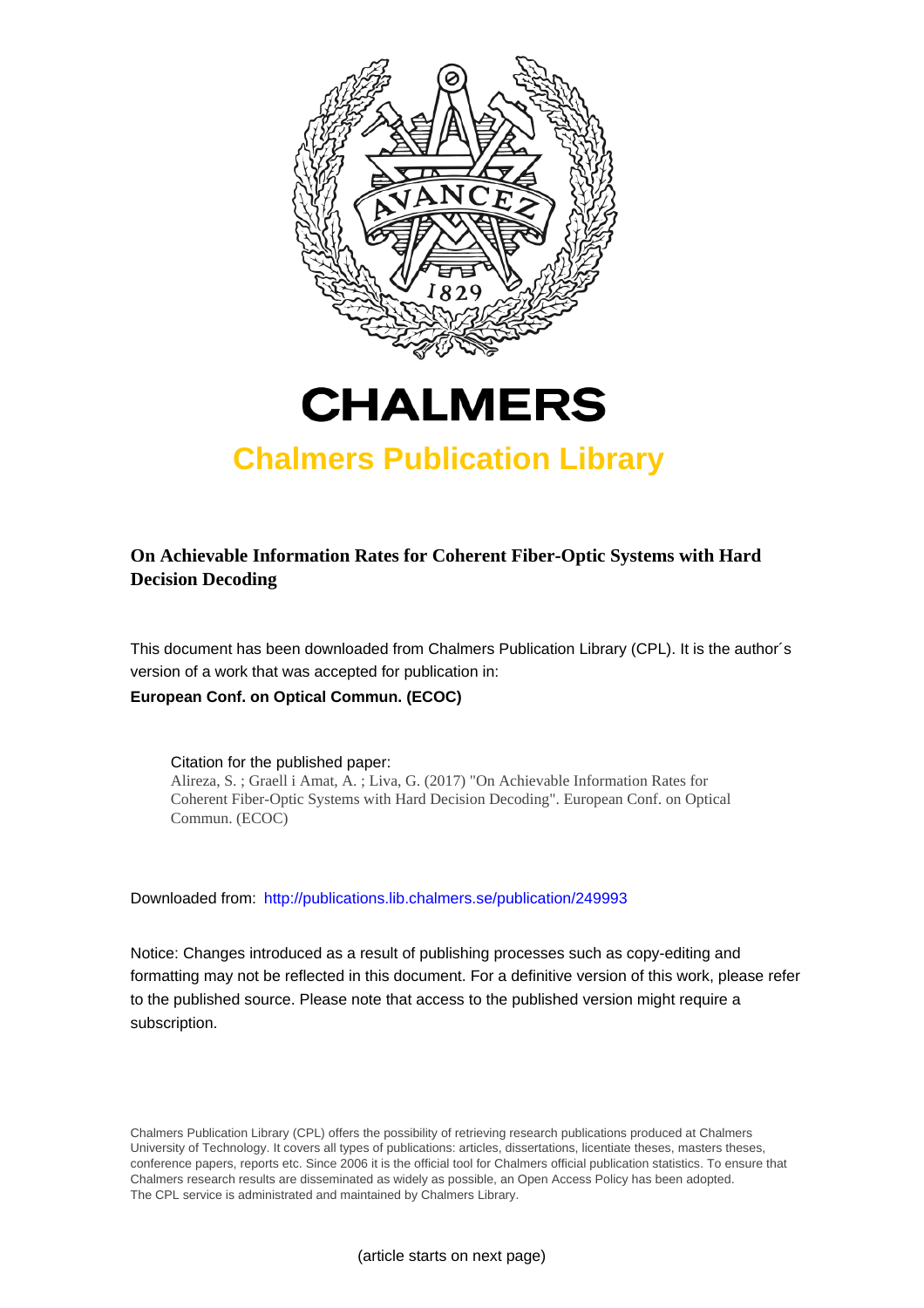## On Achievable Information Rates for Coherent Fiber-Optic Systems with Hard Decision Decoding

Alireza Sheikh<sup>(1)</sup>, Alexandre Graell i Amat<sup>(1)</sup>, and Gianluigi Liva<sup>(2)</sup>

 $<sup>(1)</sup>$  Department of Electrical Engineering, Chalmers University of Technology, asheikh@chalmers.se</sup>  $(2)$  Institute of Communications and Navigation of the German Aerospace Center (DLR)

*Abstract We analyze achievable information rates (AIRs) for coherent fiber-optic systems with hard decision decoding and show that binary codes achieve higher rates than nonbinary codes, which translates into larger transmission reach. This result is confirmed by simulation of staircase codes.*

#### **Introduction**

To cope with the increasing demands for higher spectral efficiencies, coded modulation (CM) has become essential in fiber-optic systems. To achieve high spectral efficiencies with low com-plexity, staircase codes<sup>[1](#page-3-0)</sup> decoded using hard decision decoding (HDD) have been proposed in combination with higher order modulation as a very powerful CM scheme that yields very large net coding gains. Achievable information rates (AIRs) for HDD were considered in<sup>[2](#page-3-1)</sup>, where it was concluded that symbol-wise decoders (suitable for nonbinary codes) yield higher AIRs compared to bit-wise decoders (suitable for binary codes). However, the HDD considered in $<sup>2</sup>$  $<sup>2</sup>$  $<sup>2</sup>$  corresponds to</sup> a decoder that exploits soft information. Indeed, the decoder is of high complexity and it is not the low-complexity standard hard decision decoding (sHDD) used to decode, e.g., staircase codes.

In this paper, we elaborate further on the AIRs of CM with HDD. In particular, we consider a CM scheme that uses the sHDD (based on the Hamming distance metric) and compute AIRs for both bit-wise and symbol-wise decoders. We show that for sHDD, the AIRs of binary codes are significantly higher than those of nonbinary codes. Therefore, for spectrally-efficient fiber-optic systems with sHDD, binary codes should be preferred. We also consider binary and nonbinary staircase codes and plot their asymptotic performance. The results confirm the conclusion arising from the analysis of the AIRs. Finally, we compute AIRs for a wavelength division multiplexing (WDM) system using the Gaussian noise model<sup>[3](#page-3-2)</sup> which show that for sHDD, binary codes achieve larger transmission reach than nonbinary codes.

#### **System model**

The CM system is shown in Fig. [1.](#page-1-0) The information word  $u$  is encoded into codeword  $x$  using ei-

<span id="page-1-0"></span>

**Fig. 1:** System model of the CM using binary (B) and nonbinary (NB) codes for the HdChaD and sHDD systems. ther a binary or a nonbinary code. The encoded symbols are then mapped to the symbols of a higher order constellation  $X$  through a mapper Φ. The modulated symbols are transmitted over a fiber-optic channel (FOC). The fiber-optic channel has memory and the exact closed-form channel law is still unknown. Therefore, to compute AIRs, we resort to the mismatch decoding framework<sup>[4](#page-3-3)</sup>, where the actual channel law is substituted by an auxiliary channel law. For long-haul uncompensated coherent fiber-optic systems, the fiber-optic channel is dominated by amplified spontaneous emission noise, and the channel law can be accurately modeled by memoryless additive white Gaussian noise (AWGN), a model known as the GN model in the literature<sup>[3](#page-3-2)</sup>.

For HDD, the demapper  $\Phi^{-1}$  detects the received noisy symbols to the nearest constellation points and feeds the decoder with the corresponding hard-detected symbols (symbolwise decoder) or the string of bits corresponding to the hard-detected symbol (bit-wise decoder). We denote the sequence of hard-detected symbols by  $\hat{x}$ . We also denote by  $X$ ,  $Y$ , and  $\hat{X}$ the random variables corresponding to a single transmitted symbol, received noisy symbol, and hard-detected symbol, respectively. The detector takes a symbol-wise hard decision,  $\hat{x} =$  $\arg \max P_{Y|X}(y|x)$  where X is the alphabet of  $x ∈ X$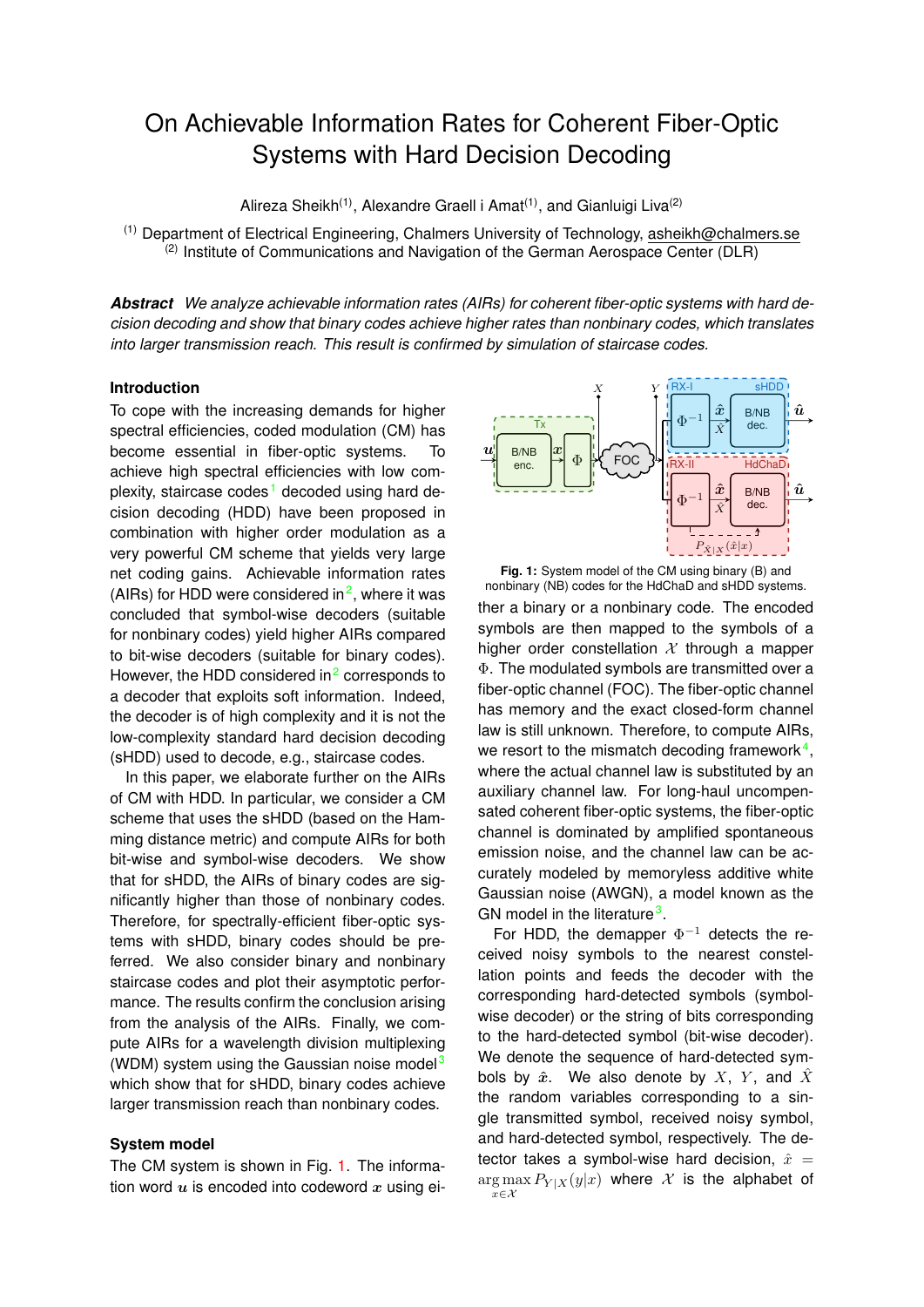the transmitted symbols, i.e., the constellation imposed by the modulation, of cardinality  $|\mathcal{X}| = M$ , and  $P_{Y|X}(y|x)$  is the channel conditional probability distribution, which is assumed to be Gaussian. The hard detector transforms the channel into an  $M$ -ary input,  $M$ -ary output discrete memoryless channel with transition probabilities  $P_{\hat{X}|X}(\hat{x}|x)$ .

We consider two different decoders. The first decoder, considered in<sup>[2](#page-3-1)</sup>, uses the input  $\hat{x}$  and also the channel transition probabilities  $P_{\hat{X}|X}(\hat{x}|x)$  in the decoding procedure. Thus, the decoder exploits soft information, which has to be tuned depending on the channel signal-to-noise ratio (SNR), and hence it is not low-complexity. We call this decoder hard detector channel-aware decoder (HdChaD), which is shown with red color in Fig. [1.](#page-1-0) We also consider the low-complexity sHDD (the one used to decode BCH codes, RS codes, and staircase codes), shown with blue color in Fig. [1,](#page-1-0) which uses only the sequence of hard-detected symbols  $\hat{x}$ .

#### **AIRs for HdChaD**

The AIR of the symbol-wise HdChaD (HdChaD-SW) system is<sup>[2](#page-3-1)</sup>

$$
I_{\text{HdChaD-SW}} = \mathbb{E}\left[\log_2\left(\frac{P_{\hat{X}|X}(\hat{X}|X)}{\frac{1}{M}\sum_{x\in\mathcal{X}}P_{\hat{X}|X}(\hat{X}|x)}\right)\right],\tag{1}
$$

where  $M$  is the modulation order and the expectation is over  $X, \overline{X}$ . Let m denote the number of bits used to label each constellation symbol. The AIR of the bit-wise HdChaD (HdChaD-BW) sys-tem is<sup>[2](#page-3-1)</sup>

$$
I_{\text{HdChaD-BW}} = m - \sum_{i=1}^{m} h_{\text{b}}(\epsilon_i), \tag{2}
$$

where  $\epsilon_i$  is the channel error probability of the *i*th bit in the label. We remark that [\(1\)](#page-2-0) and [\(2\)](#page-2-1) are called the hard decision symbol-wise and hard decision bit-wise rates in<sup>[2](#page-3-1)</sup>. However, this decoder is not a standard HD decoder, in the sense that as can be seen from  $(1)$  and  $(2)$  the decoding metric still embeds soft information. In fact, the use of the channel transition probabilities  $P_{\hat{X}|X}(\hat{x}|x)$  implies that the decoder exploits soft information. In this sense, the detector can be seen as a soft detector with a (coarse) quantization.

#### **AIRs for sHDD**

For sHDD, the decoder uses the Hamming distance metric to decode the received noisy vector. The decoded codeword is  $\hat{x}_{\text{sHHD}}$  $\arg \min d_H(\hat{\boldsymbol{x}}, \boldsymbol{x})$  where  $\mathcal C$  is the code,  $\hat{\boldsymbol{x}}$  is x∈C the hard-detected codeword, and  $d_H(\hat{\boldsymbol{x}}, \boldsymbol{x}) \triangleq$  $|\{i|\hat{x}_i \neq x_i\}|$  is the Hamming distance. One can use the Hamming distance metric to find the mis-match metric<sup>[4](#page-3-3)</sup> corresponding to binary and nonbinary codes and then use it to find the corresponding AIRs.

**Proposition 1** *An AIR for the symbol-wise sHDD system with nonbinary codes is*

<span id="page-2-2"></span>
$$
I_{\text{sHHD-SW}} = \log_2 M - h_{\text{b}}(\delta) - \delta \log_2 (M - 1), \tag{3}
$$

where  $h_{\text{b}}(\delta) = -\delta \log_2 \delta - (1 - \delta) \log_2 (1 - \delta)$  is *the binary entropy function,* δ *being the (uncoded) symbol error probability, i.e.,*  $\delta = \Pr{\{\hat{X} \neq X\}}$ .

Note that  $(3)$  is the capacity of a  $q$ -ary symmetric channel (QSC) with symbol error probability  $\delta$ . In fact, the sHDD transforms the AWGN channel into a QSC from the decoder perspective.

**Proposition 2** *An AIR for the bit-wise sHDD system with binary codes is*

$$
I_{\sf sHHD-BW} = m[1 - h_{\sf b}(\bar{\epsilon})],\tag{4}
$$

where  $\bar{\epsilon} = \frac{1}{m} \sum_{i=1}^{m} \epsilon_i$ .

#### <span id="page-2-0"></span>**Numerical results**

<span id="page-2-1"></span>In this section, we evaluate the AIRs derived in the previous sections. In Fig. [2](#page-3-4) and Fig. [3](#page-3-5) we plot the AIRs for 16-QAM and 64-QAM, receptively, as a function of the SNR  $(E_s/N_0)$ . For the sake of comparison, we also depict the AIR for soft decision decoding (SDD) which can be seen as an upper bound on the AIRs of the HDD system. As can be seen, for HdChaD, symbol-wise decoding leads to higher AIRs compared to the bitwise decoding, leading to the conclusion in $2$  that "HD binary decoders are shown to be unsuitable for spectrally-efficient, long-haul systems". However, if the sHDD is considered, the bit-wise decoding yields significantly higher AIRs than the symbol-wise decoding. Thus, in practice (i.e., for the conventional low-complexity HDD), binary codes/decoders are more spectrally-efficient than their nonbinary counterparts and should be preferred. In the figures, we also plot the asymptotic performance of binary and nonbinary staircase codes computed using the density evolution in  $5.6$  $5.6$ . In particular, we consider staircase codes with overheads 33.33%, 25%, 20%, 11.11%, 9.09% and 8.04%. As can be seen, the performance of binary and nonbinary staircase codes are in agree-